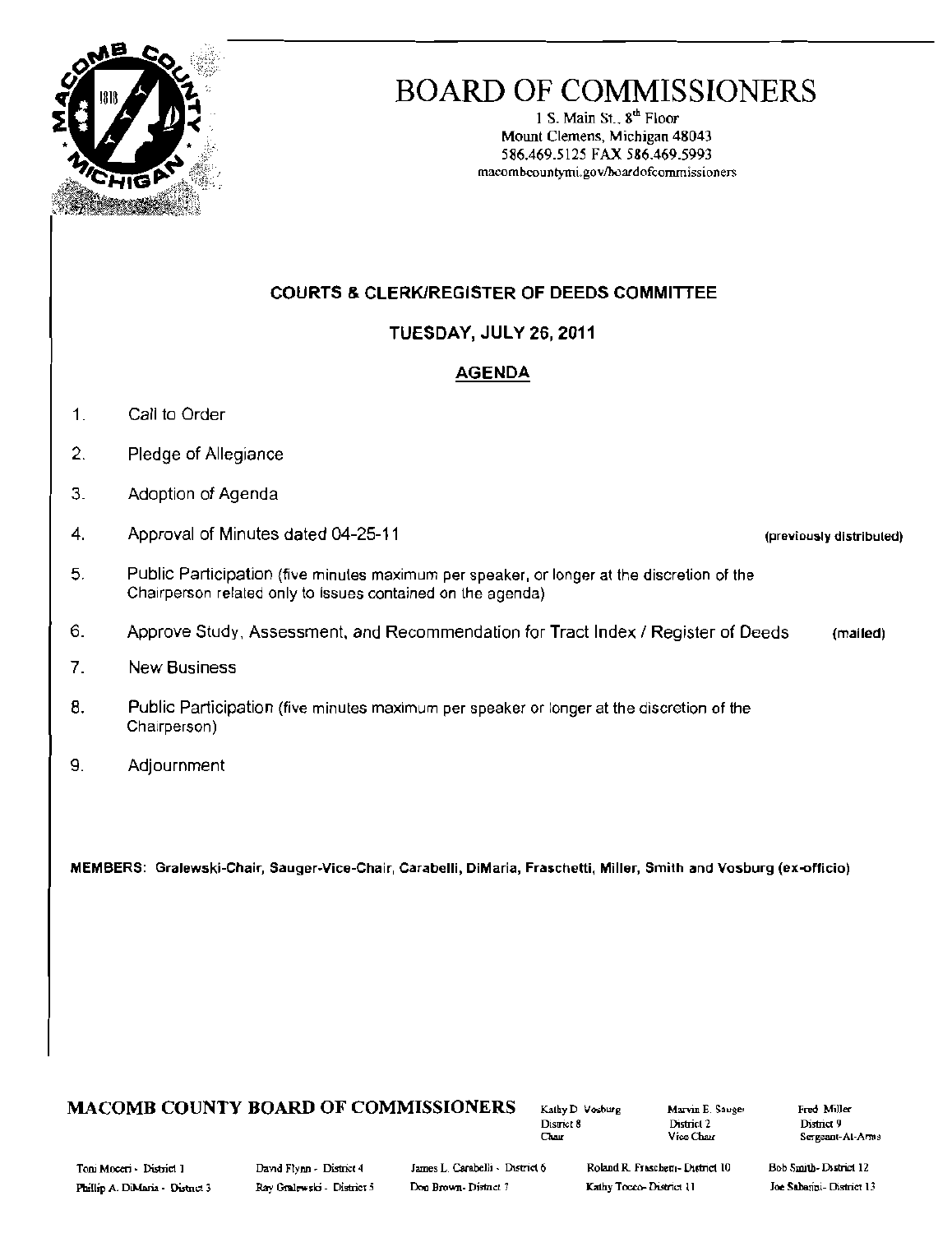RESOLUTION NO. \_ FULL BOARD MEETING DATE: \_ AGENDA ITEM: \_

#### MACOMB COUNTY, MICHIGAN

RESOLUTION TO: Authorize the Clerk/Register of Deeds to accept the proposal submitted by Cwiek, Irving PC to provide a study, assessment, and recommendation as the first step towards the formation of a real estate tract index, which would greatly improve Macomb County's real estate system, at a cost not to exceed \$71,550. Funds are available in the Technology Fund #27023601, the use of which is restricted by state law solely to technology improvements in the Register of Deeds.

### BACKGROUND:

The county's public bid process was used under the guidance of the Purchasing Department to select a vendor to perform professional services for the Macomb County Clerk/Register of Deeds by conducting an assessment of alternatives for the establishment af an automated tract index and systems of abstracts of title.

The Macomb County Office of the Clerk/Register of Deeds has been a leader in innovation and automation for almost two decades. The digital recording and automated indexing system implemented by the Register of Deeds Office in the early 1990's was one of the first in the State of Michigan. The Macomb County Register of Deeds Office was also One of the first county recording offices to offer electronic recording and online property search services. In 2008, and consistent with its track record of innovation, the Macomb County Register of Deeds Office became the first, and may still be the only, county recording office in Michigan to develop an electronic entry book system in conformance with state law. The online entry book has been called "The single most important step undertaken in the last several decades by any register in this state to stem the tide of real estate fraud." An automated tract index system, just like the electronic entry book system, will greatly reduce the risk of fraud and improve public service.

This resolution enables the Register of Deeds to facilitate title searches and improve real estate tracking by providing online information through the creation of an automated tract index. A tract index is a system that enables the public to search and confirm the title history of property based upon an address or property tax identification number. Establishing a tract index would make it easier to determine who owns real estate and would provide opportunities to enhance service by providing an alternative to the grantor/grantee index, which has been in place prior to Michigan becoming a slale.

The creation of a tract index is more difficult than it may first appear. Real estate law is centuries old. Michigan law does not require property tax identification numbers to be included on all real estate documents. There is no requirement to affirm whether property tax identification numbers match the legal descriptions on all real estate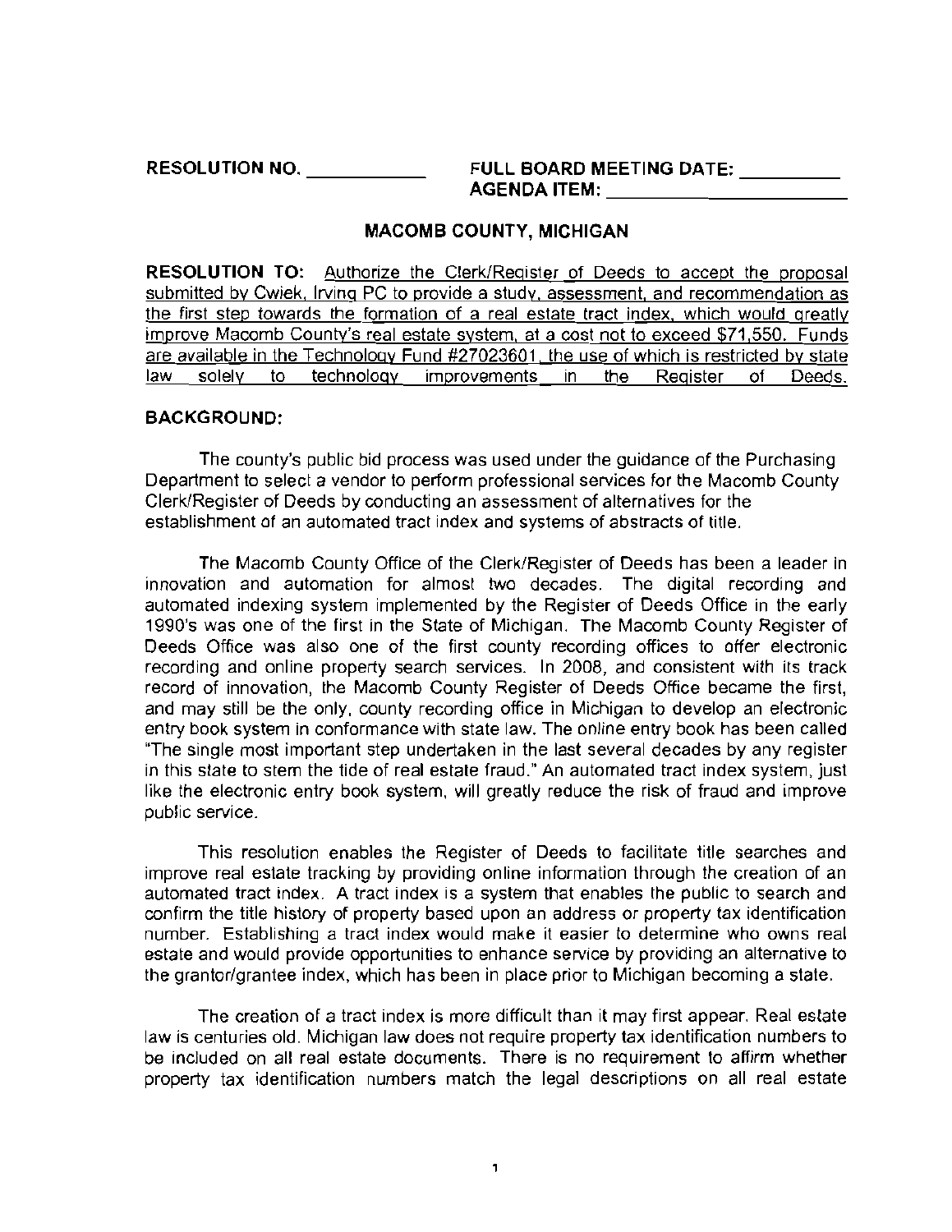documents. There is no process to automatically determine whether legal descriptions on legal documents are correct. In fact, Michigan law does not require all real estate documents to even be recorded. All of these issues, and more, would need to be addressed if a tract index were to be created. Given the complexity of these issues, and large impact to our county for how they are resolved, the Clerk/Register of Deeds needs this resolution to bring in expertise on this subject matter.

This resolution does not provide the hardware or system components needed to create a tract index. Rather, it provides the Clerk/Register with critical information and process alternatives necessary to assess how to best implement a tract index system in Macomb County, The activities outlined in this proposal will provide the Clerk/Register of Deeds Office with the opportunity to continue and maintain its position of leadership by identifying those processes and services relating to a tract index, which may be enhanced or developed to improve public service.

This resolution will provide the Macomb County Clerk-Register of Deeds with all of the following elements:

- • Brief history and overview of recording and systems of abstracts of title in Michigan;
- • Description of the legal authority for the establishment of a tract index in Macomb County;
- • An assessment of current capabilities and functionality of the Macomb County Register of Deeds Office with respect to automated recording search systems;
- • Identification of alternative means and methods of establishing an automated tract index that is compatible with the automated recording system and processes currently used in the Macomb County Register of Deeds' Office;
- • Identification and objective assessment of persons, companies or entities capable of providing critical data and technical expertise necessary to establish an automated tract index;
- The feasibility of establishing each of the identified alternatives and methods of establishing an automated tract index in Macomb County, and the means of paying for the establishment and maintenance of such a system;
- • A summary of findings and recommended course of action for the establishment of an automated tract index system by the Macomb County Clerk-Register of Deeds.
- Drafting necessary policy changes for recording requirements, as well as specifications needed 10 create an electronic interface/portal between the Register of Deeds recording System and any existing tract index service/system relating to all Macomb County records, or as many as feasible.

This resolution would not be the first time Macomb County Clerk/Register of Deeds Carmella Sabaugh has improved the Register of Deeds indexing system. In addition to implementing a system to electronically scan and index documents, a policy put in place by Sabaugh in 1993 to modify and expand the names reported in the index. Prior to 1993, the Macomb County's grantor-grantee index included only the husband's name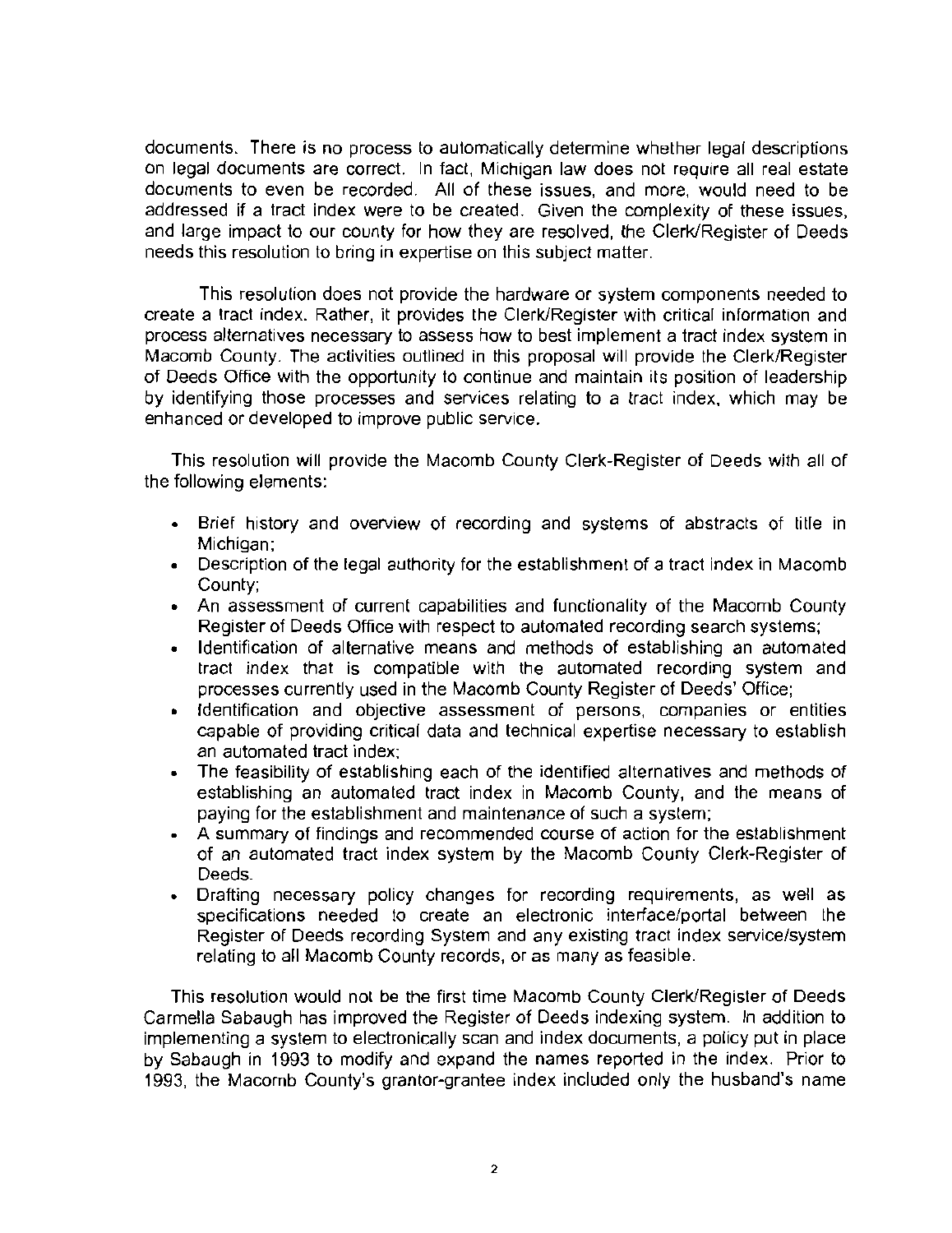**when property owned by married couples was recorded. Sabaugh modified the policy in 1993 and directed staff to enter both the husband's and wife's name in the index so that women's interests in real estate would be recognized and reported in the register of deeds index.** 

INTRODUCED BY: COMMISSIONER RAY GRALEWSKI, CHAIRPERSON COURT & CLERK/REGISTER OF DEEDS COMMITIEE

COMMITTEE/MEETING DATE:  $7 - 26 - 11$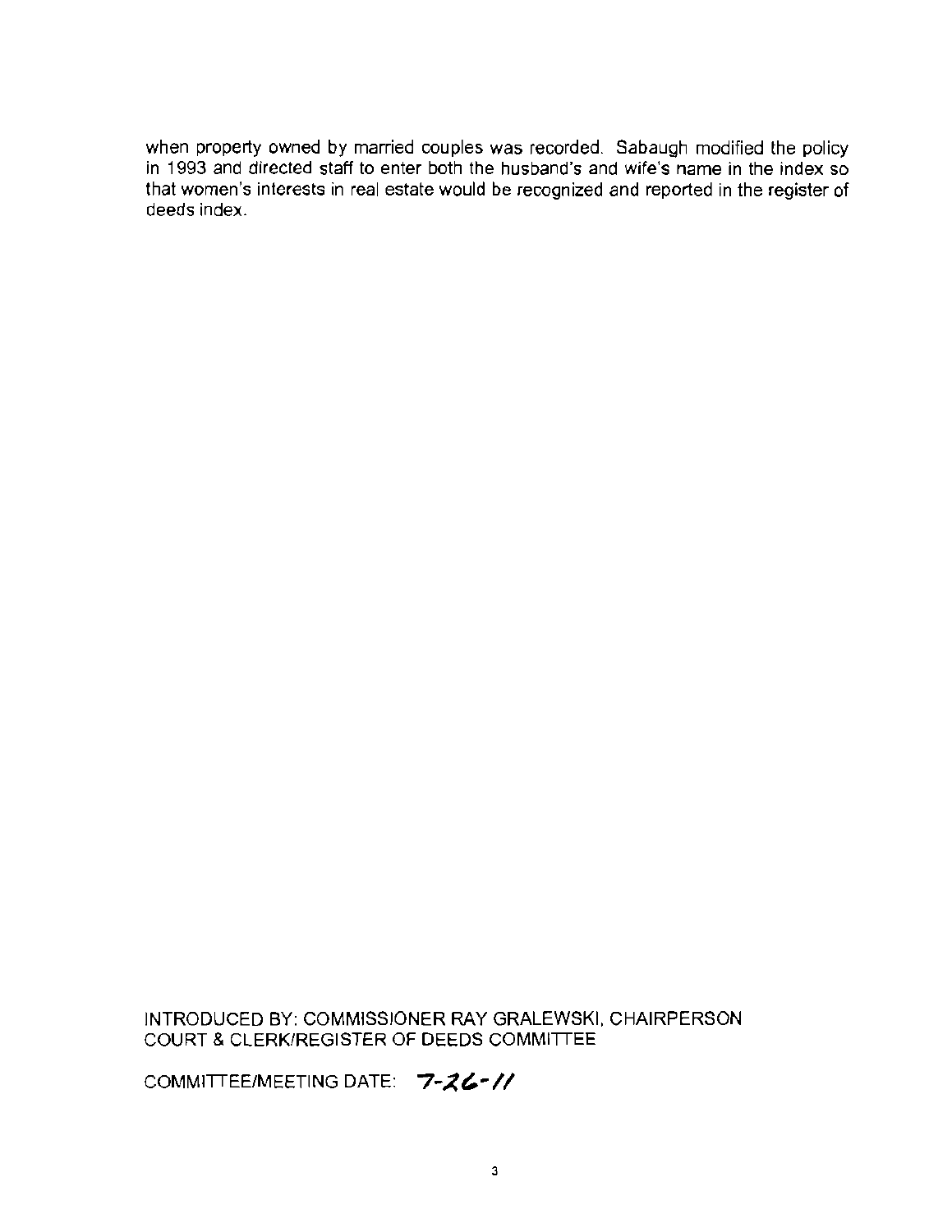| <b>MACOMB COUNTY PURCHASING</b>         |               |                         |                        |                                          |                                 |  |
|-----------------------------------------|---------------|-------------------------|------------------------|------------------------------------------|---------------------------------|--|
|                                         |               |                         | <b>BID TABULATIONS</b> |                                          |                                 |  |
| Mark A. Hackel<br>owds firencine        |               | Date: 7/5/2011          | <b>Bid Item: 20-11</b> |                                          | Dept: Clerk - Register of Deeds |  |
|                                         | Time:         | 10:00 AM                |                        | Name: Professional Services - Automation |                                 |  |
| $\mathsf{BIDDER}$ 'S NAME $\rightarrow$ |               | <b>Cwiek, Irving PC</b> |                        |                                          |                                 |  |
| <b>DESCRIPTION L</b>                    |               |                         |                        |                                          |                                 |  |
| <b>Professional Fee</b>                 |               |                         |                        |                                          |                                 |  |
| 564 Hours Billed At:                    |               |                         |                        |                                          |                                 |  |
| Principal - price hr/unit               |               | \$<br>140.00            |                        |                                          |                                 |  |
| Assoc. - price hr/unit                  |               | \$<br>75.00             |                        |                                          |                                 |  |
|                                         |               |                         |                        |                                          |                                 |  |
|                                         |               |                         |                        |                                          |                                 |  |
|                                         |               |                         |                        |                                          |                                 |  |
|                                         |               |                         |                        |                                          |                                 |  |
|                                         |               |                         |                        |                                          |                                 |  |
|                                         | TOTAL BID: \$ | 71,550.00               |                        |                                          |                                 |  |
|                                         |               |                         |                        |                                          |                                 |  |
|                                         |               |                         |                        |                                          |                                 |  |
|                                         |               |                         |                        |                                          |                                 |  |
|                                         |               |                         |                        |                                          |                                 |  |
|                                         |               |                         |                        |                                          |                                 |  |
|                                         |               |                         |                        |                                          |                                 |  |
|                                         |               |                         |                        |                                          |                                 |  |
|                                         |               |                         |                        |                                          |                                 |  |
|                                         |               |                         |                        |                                          |                                 |  |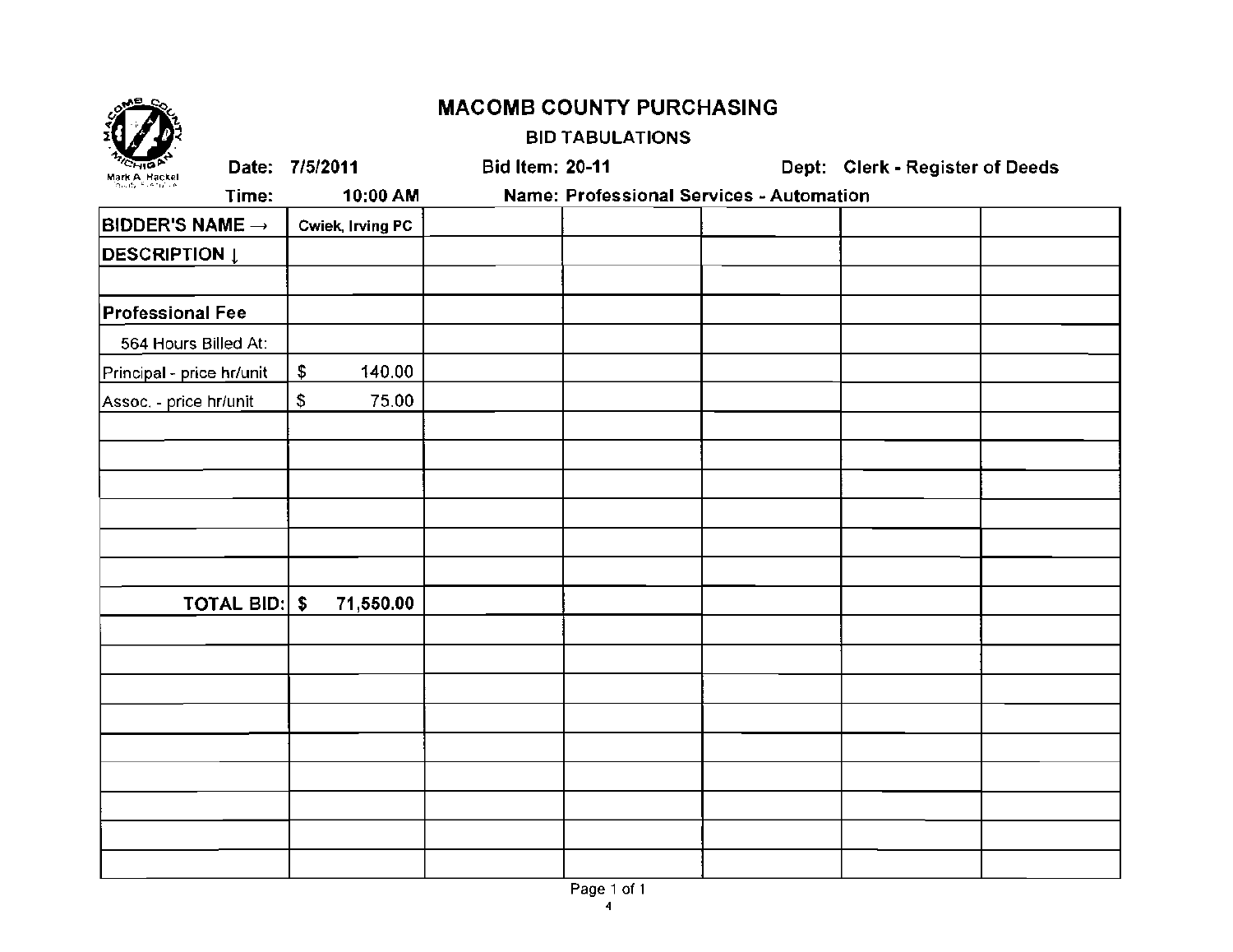

# *Carmella Sabaugh*

Macomb County Todd Sctlmifz Betty A Oleksik Clerk/Register of Deeds

REMONUMENTATION PROGRAM MARTIN C. DUNN. SURVEYOR REPRESENTATIVE OFFICE: 586-469-7916 • CELLULAR: 810-217-7275

July 21,2011

Commissioner Gralewski, Courts & Clerk/Register of Deeds committee chair  $\bigcirc$ Commissioner Gralewski, Courts & Clerk/Register of Deeds committee chair<br>
Members of the Courts & Clerk/Register of Deeds Counnittee<br>
Macomb County Board of Commissioners<br>
1 S. Main St. 9<sup>th</sup> Floor<br>
Mount Clemens, Michigan Macomb County Board of Commissioners 1 S. Main St. 9<sup>th</sup> Floor Mount Clemens, Michigan 48043

 $ConvH_{s}\otimes C_{\text{Vert}}(l_{1}).$ 

Commissioner Gralewskr, eommittee chair & Comminee Members,

The resolution to create a tract index system as the principal method to research property records in Macomb County is vital and I fully support the implementation of this system.

iten#6

Researching land records is a core function of mv work as a licensed Professional Survevor, as wcll as, the appointed Macomb County Surveyor Representative. This requirement has given me firsthand knowledge of the effectiveness of using a tract index system compared to a grantor-grantee index system.

A tract index allows land records to be easily searched by the location of property within a Section or Private Claim. The tract index uses the Township, Quarter Section or Private Claim *as* the basis to obtain ownership, in addition to finding recorded encnmbrances that affects the ownership ot a parcel(s).

Comparatively, searching by a grantor-grantee system is laborious and leaves a margin of error or a break in the chain of title due to not knowing the current or past property owner's name and discrepancies such as the spelling or misspelling of a name.

In essence, a traet index constructs a thorough history of a parcel that can be researched efficiently and accurately when a document contains the legal description which must inclnde thc Township, Quarter Section or Private Claim.

Lct's bring Macomb County in line with our adjoining connties that implement the tract index system.

Sincerely,

Martin & Dunn

Martin C. Dunn, P.5. Macomb County Surveyor Representative Great Lakes Geomatics, LLC 12504 Stephens Warren, Michigan 48089

MCD/mj

40 N, Main \$1 10 *n* Main St Mount Clemens, ML48043 . والمستقاد المستقدم المستقدم المستقدم المستقدم المستقدم المستقدم المستقدم المستقدم الم<br>1586-469-5175 . والمستقدم المستقدم المستقدم المستقدم المستقدم المستقدم المستقدم المستقدم المستقدم المستقدم الم Fax: 586-783-8184 Fox-on-Demond http://www.macombcounly.mi.gov/clerksoffice Michigan: 1-888-99-CLERK http://www.mo.combcountymi.gov/registerde@s derksorfice@mocombcounlymi DO',! ()ut0f·Slote: 31 o 575-tiJ35 regis1crdePd50.Jmacomb,:ountyml.gov

**Clerk's Office** Register of Deeds **Register of Deeds** 586-469-5120<br>- 175 - 175 - 175 - 176 - 176 - 176 - 176 - 176 - 176 - 176 - 176 - 176 - 176 - 176 - 176 - 176 - 176 - 176 -<br>- 176 - 187 - 188 - 189 - 189 - 189 - 189 - 189 - 189 - 189 - 189 - 189 - 189 - 189 - 189 - 189 -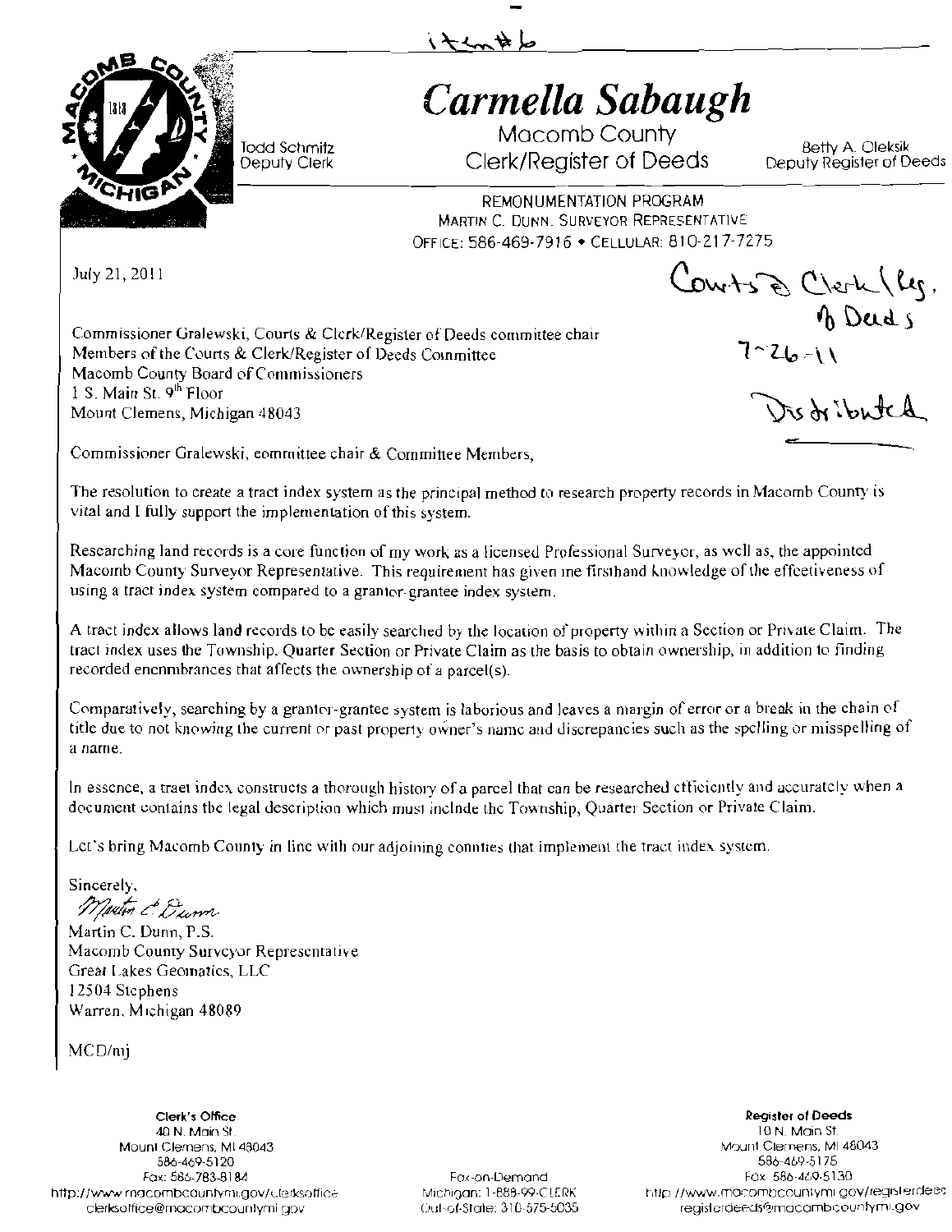Macomb

## y Clerks create one-stop shopping

#### By Chad Selweski Macomb Daily Staff Writer

Republican secretary of State Ruth Jobnson and Democratic Macomb Comly Clerk Cannella 8a. baugh have teamed up to providea "one-stop shopping" program for those seeking to renew their driver license while also obtaining official documents such as birthordeath certificates.

8abaugh will bring her mobile office to all seven Macomb County Secretary of State offices in July and August to offer numerous services to the public.in a single stop. .

Secretary of State branch offices provide driver Ii-

- $\mathbf{D}$ renses; license plates; regis-
- trationsfor vehicles, motor- $\mathbf{r}$ cycles and recreational ve-
- hicles; and other services. The County Clerk's Office
- h provides copies of birth and
- ;. death certificates, marriage licenses, business registrations, concealed weapons
- npennits, real estate dOc-
- e uments and court reoords.

"We can assist with documents people need at the same time that they're receiving services at the Secretary of State's Office," Sabaugh said. "With people working hard these days and with gas prices the way they are; thissaves them time and money."

Johnson gives credit to Sabaugh for the new collaboration, which the county clerk suggested during a discUssion last month.

begin July 13 in Romeo. Harper, St. Clair Shores.<br>"We're trying to do as  $\blacksquare$  Aug. 10 - Southwest

lS .cv'ate sector partnerships as we can," said Johnson, who was elected secretary of state in November. "We ... will try this and, if it works, we'll do it in more counties."<br>Sabaugh launched her mo-

bile unit several years ago, providing one-day services at various local libraries in ordertosavepoopleatripto her main

office in downtown Mount Clemens. The "unit" that trayels the· county is essentially SABAUGH just two staffers.



Johnson, while serving as the Oakland County clerk copied Sabaugh's mobile unit concept. She said other comties couldeasilyfollow· suit, even small rural counties with limited resources.

The Macomb County mobile unit will hold hours at SecretaryofState offices on seven dates, in each case from 11 am. to 1pm. The schedule is:

**UL** July 13 - SOS Romeo office, 71130 Van Dyke, just north of the village.

 $\blacksquare$  July 27 – North MacombCounty "Plus" office, 51305 Gratiot, at 23 Mile Road, Chesterfield Townshipl

The pilot project will comb Plus office. 24040 • Aug. 3- Southeast Ma·

"Meta Aug. 10 - Southwest Ma-

many public sector and pri- comb Plus office, 28220 Dequindre, Warren.

> $\blacksquare$  Aug. 16 – Clinton Township "Super Center," 37015 Gratiot.

• Aug. 24-CentralMa-. comb Plus office, 50640 Schoenherr, Shelby Township.

Aug  $31 -$ Sterling Heights office.342OB Van Dyke.

Prices for the documents provided by the Clerk's Offlee typically range from \$10 to  $$20.$ 

The mobile office collaboration represents the third time Johnson and Sabaugh, the 2005 Democratic nominee for Secretary of State, have engaged in teamwork to influence state policies. Previously, when Johnson was the neighboring county clerk, she worked with Sahaugh to speed up the sendand-return process for absentee election ballots sent to troops seiving overseas. The two clerks also successfully pushed for state legislation that, in Macomb and Oakland, simplifies homeowners' ability to receive information about how much debt they owe to avoid foreclosure.

Johson and 8ahaugh said they view their bipartisan. pragmaticrelationshipasan example for other elected officials.

"This is about public service," Sabaugh said. "Party . labels go to the wayside when you're talking about services to the public."

For more information about<br>the mobile unit service, log onto macombcountyml.gov/<br>clerksoftice or call (586) 469-5120.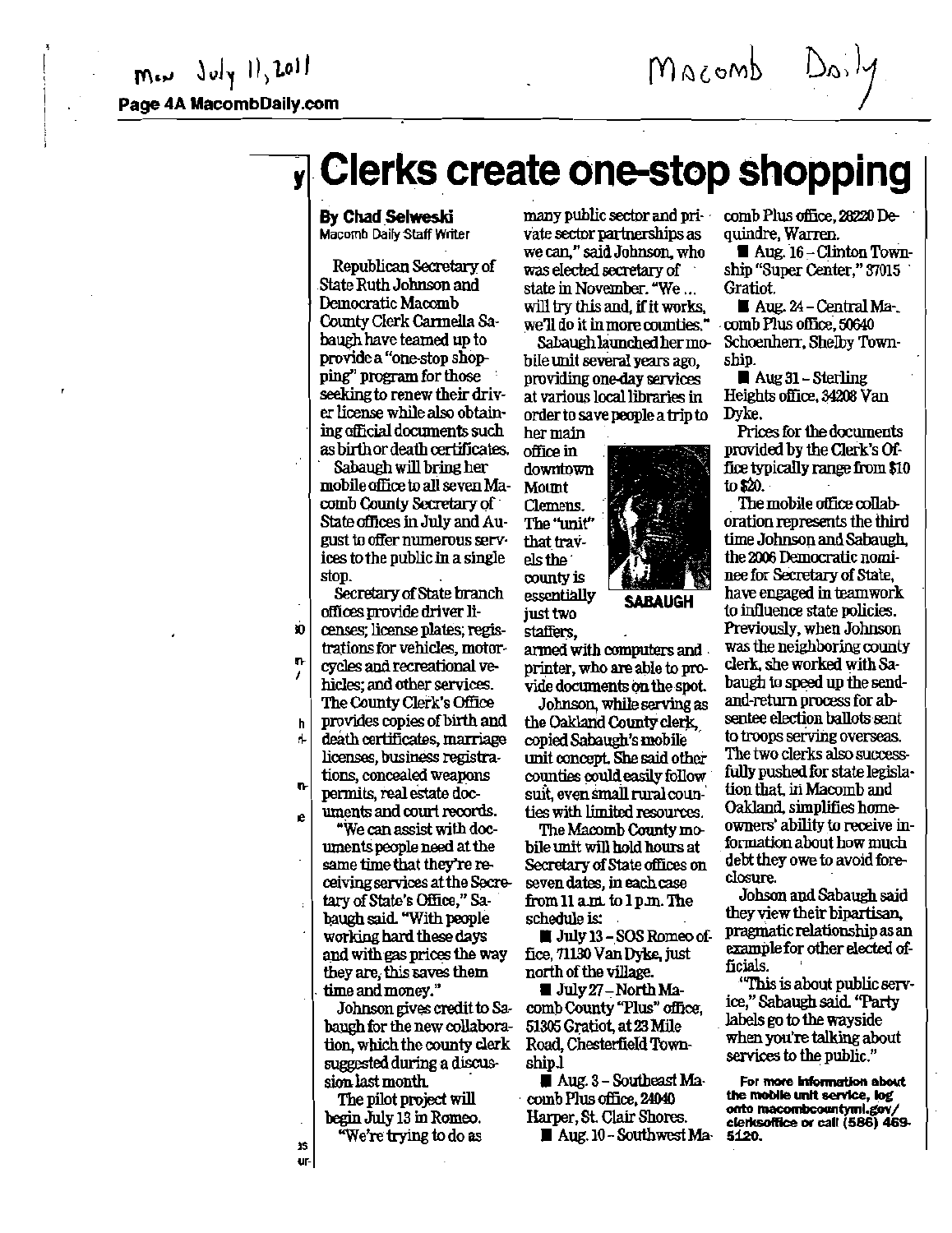

MacombDally.com

Page 8A

### **Clerk's Office deserves** credit for years of 'good government' service

 $\overline{\mathcal{T}}$  inning good government awards lets us know that Macomb County residents are getting their money's worth from the efficiency and convenience provided by the county Clerk's Office.

This year, the Clerk's Office won all six of Macomb's awards from the National Association of Counties.

In the past, Macomb has dominated the state's 83 counties by winning dozens of NACo awards since Clerk Carmella Sabaugh took office in 1993. She credits her staff and especially her deputy clerk. Todd Schmitz, for many state-of-the-art improvements. This was accomplished despite the Clerk's Office having experienced a reduction of 20 workers and a budget cut of nearly \$1 million since 2008.

NACo awards are given out annually for innovative programs that are placed in a national database for other counties to share. Macomb was the state's leader in these awards for 26 consecutive years until 2008.

The Clerk's Office/Register of the Deeds won one of the awards for creating a website that makes it easier for the public to follow online campaign money funneled to political candidates. Another award was given for creating an online Register of Deeds entry book for property transactions.

Macomb also won good government awards for upgrading the process of granting concealed weapons permits: for using the Google "Checkout" to streamline online credit card fee payments for county services: for preserving history by providing text-searchable county Board of Commissioners' minutes and resolutions online from 1924 to the present. It won for creating online how-to videos for services offered on the Clerk's Office website and on the YouTube channel.

Sabaugh and Clerk's Office employees deserved to be commended for a job well done. County Executive Mark Hackel said Sabaugh and her staff "demonstrate that Macomb County government provides good service, and they help make our county a great place to do business."

Many other innovative programs initiated during Sabaugh's tenure include the posting of a list of politicians who owe campaign finance violation fines and overnight delivery service for vital records and court documents.

The Clerk's Office uses a competitive bid system for election supplies that has saved more than \$500,000. It also helped start up a personal protection order assistance center to help victims of abuse.

It provides free bus service to people summoned for jury duty and offers wireless Internet access for jurors waiting to be sent to courtrooms.

Macomh County Commissioner Chairwoman Kathy D. Vosburg said, "As we work to make government more efficient. I admire Macomb County Clerk Carmella Sabaugh's ability to continue providing many examples of good government."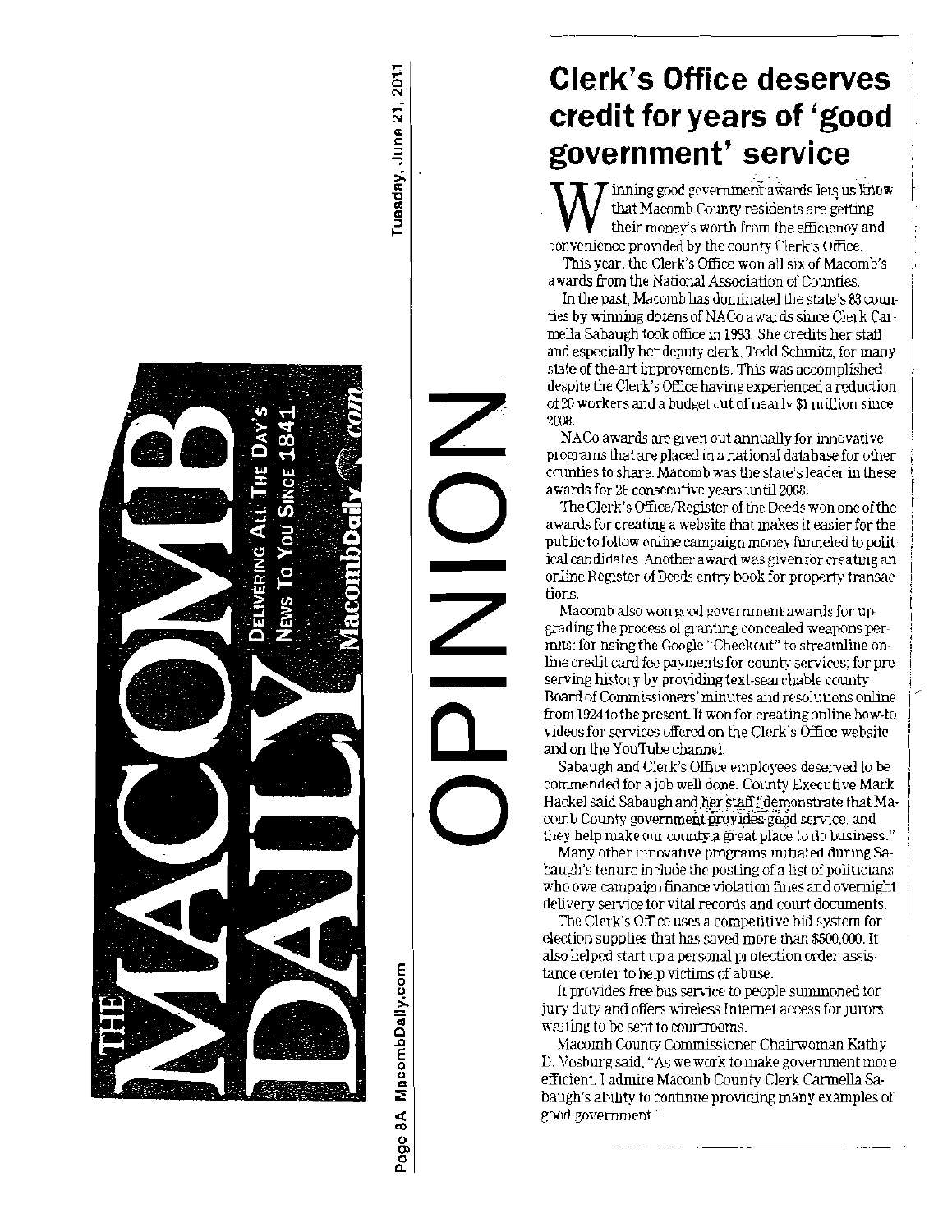

<u> a production de la composition de la composition de la composition de la composition de la composition de la c</u>

# **Sunday, June 12, 2011 Macomb County Clerk sweeps** national awards

### **By Chad Selweski**

Macomb Daily Staff Writer

For two decades, Macomb dominated Michigan's other 82 counties in winning dozens of "good govern-



**SABAUGH** 

ment" awards from a national organization.

But this year, one Macomb agency, the county Clerk's Office, has dominated by winning all six of Macomb's awards from the National Association of Counties. Clerk Carmella Sabaugh said she pulled off a clean sweep of this year's NACo awards by concentrating on efficiency and convenience when providing county services.

Though the Clerk's Office has endured a reduction of 20 workers and a budget cut of nearly \$1 million since 2008, Sabaugh has introduced a long series of high-tech improvements to her agency. Her staff has now earned 38 NACo awards since she took office in 1993.

"No matter what you do, people always want to know.

See CLERK, Page 4A